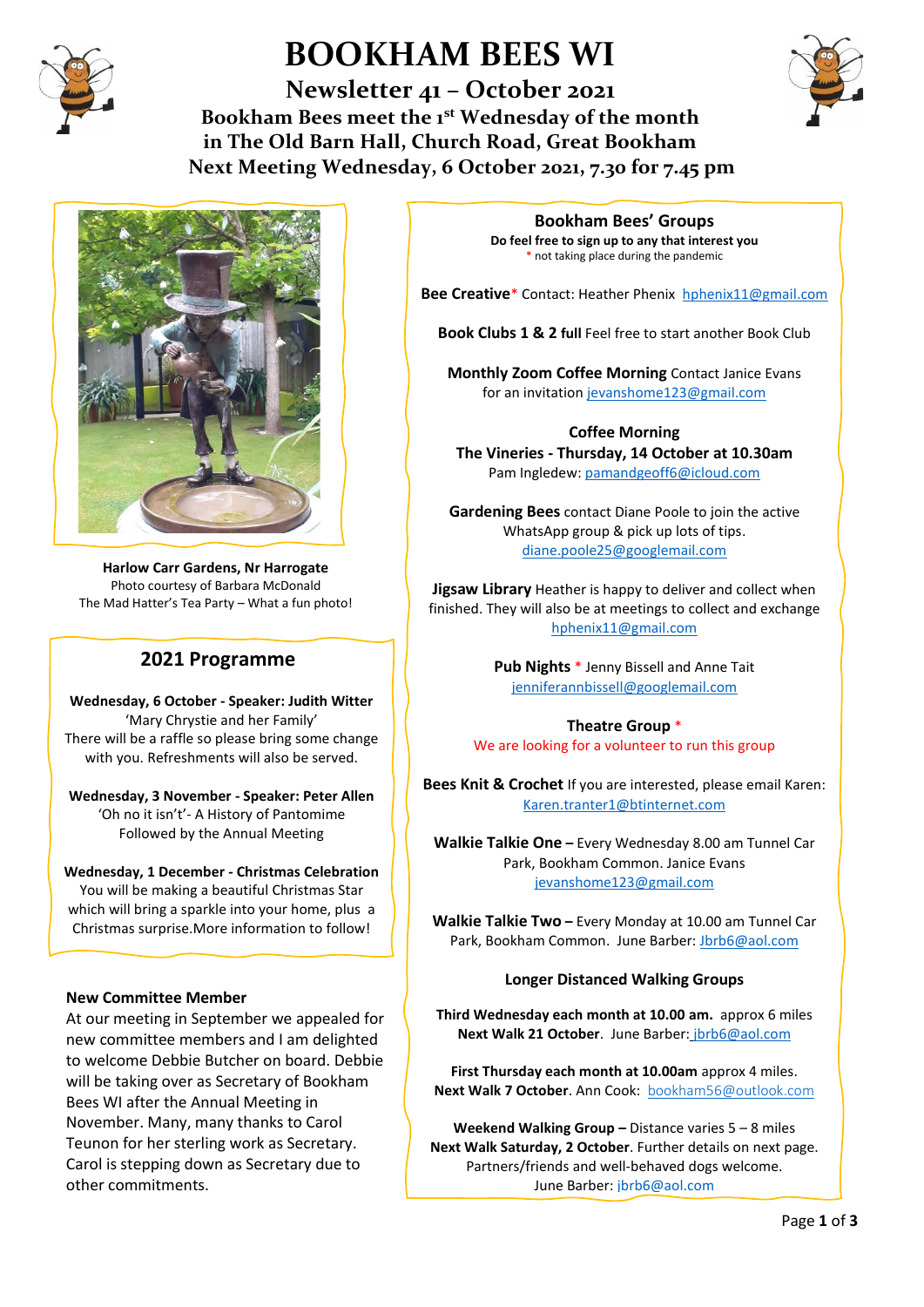## **BOOKHAM BEES WI News and Announcements**

#### **Breaking News!**

On Wednesday, 1st September Bookham Bees met for the first time in the Old Barn Hall instead of the Harrison Room. Everyone felt far more comfortable as we had plenty of space and air around us. Members present were asked if they would prefer to meet in the main hall for the foreseable future. The overwhelming support was to do so.The Old Barn Hall is now booked for the remainder of this year and throughout 2022.

Understandably, the cost is far greater and for this reason it has been decided we will hold raffles at some of our meetings to help towards the additional expense. We also hope to share some of the money raised through the raffles with the charity the Bees support, which, at present is Leatherhead Youth Project.

#### **Bookham Bees' Charity**

In January 2020 the Bees voted to support The Leatherhead Youth Project and, unless members have any objections, your Committee propose that we continue to support LYP during the year 2021/22 as and when possible.

#### **Book Clubs Reports on Recently Read Books**

**Book Club 1** 'The Midnight Library' by Matt Haig. We found it an easy read but a bit like marmite, we either enjoyed it or didn't, so it scored an average of 6/10.

**Book club 2 '**Mudlarking' – by Sara Maiklem A history of the Thames by Mudlarker Lara Maiklem, as she imagines the history of her finds along the tidal Thames out to the Estuary. Full of fascinating facts and detailed descriptions, which can be a bit tedious at times. Very well written, but possibly not a poolside read. I will definitely pick it up again as a reference book when I next visit those parts of London. The group scored it 7/10.

#### **Coffee Mornings**

Pam Ingledew has kindly offered to organise a gathering over coffee at The Vineries on Thursday, 14<sup>th</sup> October at 10.30am. Please let Pam know if you intend to come along: [pamandgeoff6@icloud.com](mailto:pamandgeoff6@icloud.com)

Please can we have a volunteer to organise a coffee morning, at a venue of your choice, for November.

#### **Coffee at Leatherhead Youth Project**

With a view to supporting the Leatherhead Youth Project, which has a lovely café, June Barber, has arranged for a maximum of 20 of us to meet for coffee there on Saturday, 23rd October at 10.30am. All Saints Church, Kingston Rd, Leatherhead KT22 7BT Please contact June if you would like to join us. [jbrb6@aol.com](mailto:jbrb6@aol.com)

#### **Hurry! Trip to Winchester Christmas Market**

Anne Cook has very kindly offered to organise a trip to Winchester Christmas Market on Monday, 29<sup>th</sup> November, departing Bookham at 9.30am and leaving Winchester at 4.15pm. This will allow plenty of time to browse around the market, shop and have lunch. The cost for the coach will be between £15-£23 depending on how many participate. To book your place please contact Ann [bookham56@outlook.com](mailto:bookham56@outlook.com)

#### **1 st Thursday of the Month Walking Group**

Our September walk took a route around Norbury Downs from the top of Downs Way towards Crabtree Cottages and back via Wild about Coffee near the old sawmill. Our next walk is on **Thursday 7th October starting at 9:45** from the Junction of Little Bookham Street and Sole Farm Road and heading towards Effingham Junction. If you would like to join us please contact Ann Cook [bookham56@outlook.com](mailto:bookham56@outlook.com) 

#### **Weekend Walking Group Saturday, 2nd October – 9.45am**

Not long, only a few days, until this group meets again. Meet at 9.45am at Polesden Lacey for a friendly and welcoming walk of about 5 miles. Feel free to bring a friend along with you and well-behaved dogs are more than welcome. For further information please contact June Barber [jbrb6@aol.com](mailto:jbrb6@aol.com)

#### **NEXT WI MEETING**

### **Wednesday, 6th October 7.30 for 7.45pm**

Judith Witter will be telling us all about 'Mary Chrystie and her Family', which I am sure will also cover quite a lot of Bookham history, which many of us are not aware of. Do come along and support your fellow Bee (our speaker) and enjoy an enlightening evening.

Remember to bring a little cash with you for the raffle (£1 a ticket) and refreshments will be available.

Tables will be set out with plenty of space around them and windows and doors will be open to allow air to circulate (wrap up if chilly!). Please bring your own sanitiser with you and face mask if you wish to wear one. Please do not attend if you feel unwell.

Also, if you would rather sit separately at the back of the hall, please feel free to do so, rather than missing an inspiring lecture.

Page three of this Newsletter updates you on things happening within the village. Read on ………